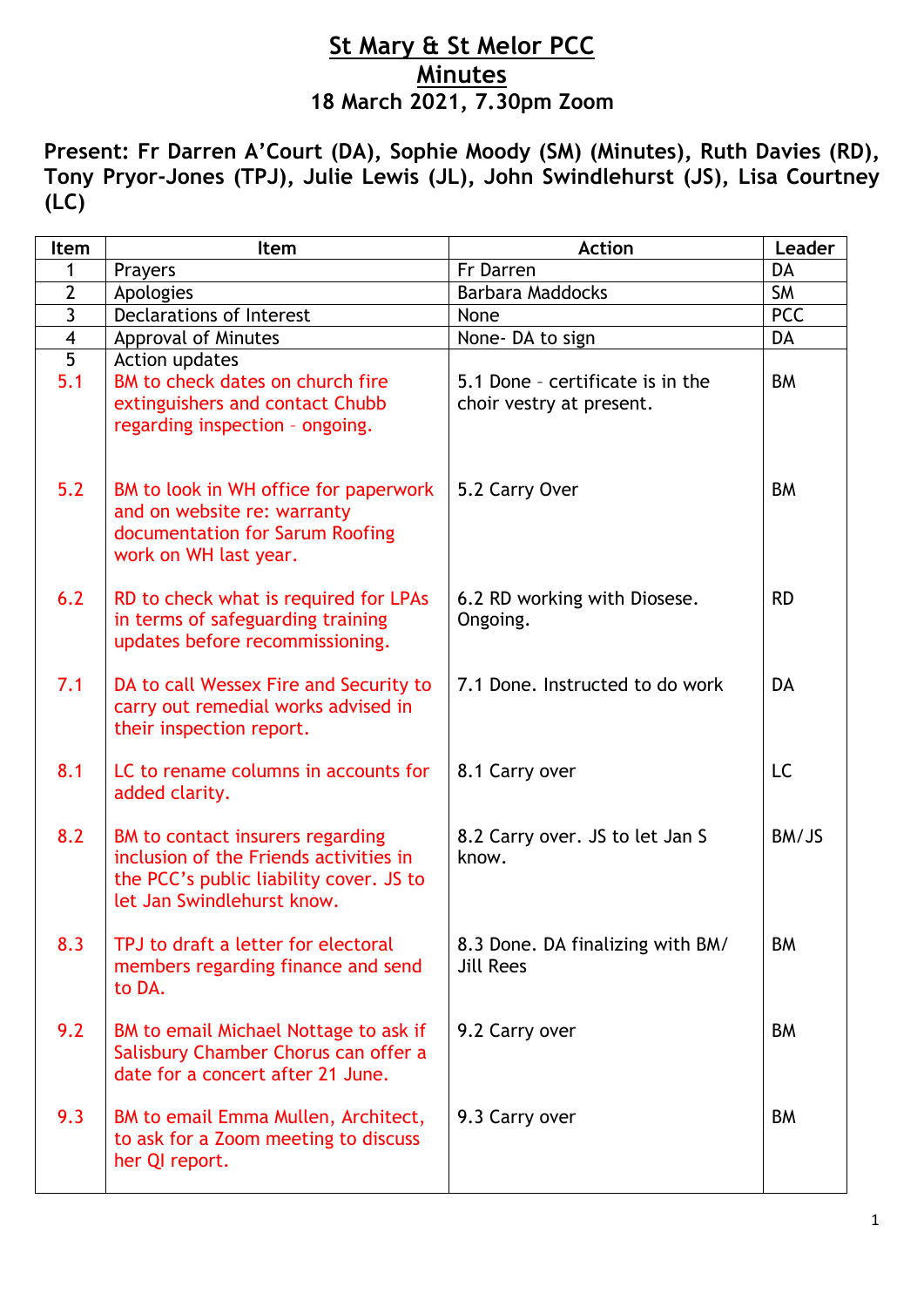| 10.3            | BM to reply to email from Christine<br>Thompson regarding church activities<br>and copy to DA.                                                                                                                                                                                 | 10.3 Done                                                                                                                                                                                                                                                                                                                                                                                                                                                   | <b>BM</b>     |
|-----------------|--------------------------------------------------------------------------------------------------------------------------------------------------------------------------------------------------------------------------------------------------------------------------------|-------------------------------------------------------------------------------------------------------------------------------------------------------------------------------------------------------------------------------------------------------------------------------------------------------------------------------------------------------------------------------------------------------------------------------------------------------------|---------------|
| 11.2            | BM to find out if church bells can be<br>rung on 21 June to mark the end of<br>lockdown.                                                                                                                                                                                       | 11.2 Carry over                                                                                                                                                                                                                                                                                                                                                                                                                                             | <b>BM</b>     |
| 11.4            | DA to include APCM arrangements in<br>April article for the Stonehenge<br>Trader.                                                                                                                                                                                              | <b>11.4 Done</b>                                                                                                                                                                                                                                                                                                                                                                                                                                            | DA            |
| 11.5            | DA to advise Rural Dean of PCC's<br>position regarding Ibba school teacher<br>funding.                                                                                                                                                                                         | <b>11.5 Done</b>                                                                                                                                                                                                                                                                                                                                                                                                                                            | <b>DA</b>     |
| 6               | Safeguarding                                                                                                                                                                                                                                                                   | RD checking DBS and declarations<br>from church members.<br>Collating info for files.<br>No safeguarding issues reported                                                                                                                                                                                                                                                                                                                                    | <b>RD</b>     |
| $\overline{7}$  | Health & Safety                                                                                                                                                                                                                                                                | Electrical inspection. Issues with<br>heaters, Previous<br>recommendations of work not<br>completed. Report awaited                                                                                                                                                                                                                                                                                                                                         | <b>DA</b>     |
| 8<br>8.1<br>8.2 | <b>Finance and Stewardship</b><br>Approval of 2020 accounts.<br>Arrangements for examining of<br>accounts.                                                                                                                                                                     | $8.1 + 8.2$ Carry over to<br>extraordinary PCC meeting -<br>arranged for 24.03.2021<br>SM to inform BM of meeting.                                                                                                                                                                                                                                                                                                                                          | <b>SM</b>     |
| 9<br>9.1        | <b>Fabric and Fundraising</b><br>Update on Zoom meeting with Emma<br>Mullen, Architect, regarding QI report:<br>Costings for south aisle/tower<br>roof works<br>Final cost adjustments for nave<br>roof project<br>Scoping of WC/kitchenette<br>requirements for fees proposal | Emma pointed out key area Tower<br>Roof to have temporary repair to<br>last a year. Emma to provide<br>costings from previous scaffolders<br>and temporary repair costs<br>DA. What facilities are we looking<br>for?<br>TPJ. Where is the previous<br>paperwork completed in the past<br>for the scope.<br>JS. Use Bodens to give an informal<br>suggestion as to where to site this<br>facility. To then ask Emma Mullen<br>for her more detailed advice. | DA/TPJ<br>/JS |
|                 | Timing of organ works<br>(Summer)                                                                                                                                                                                                                                              | DA to re-contact Organ repairer to<br>commence work in the summer.                                                                                                                                                                                                                                                                                                                                                                                          | DA            |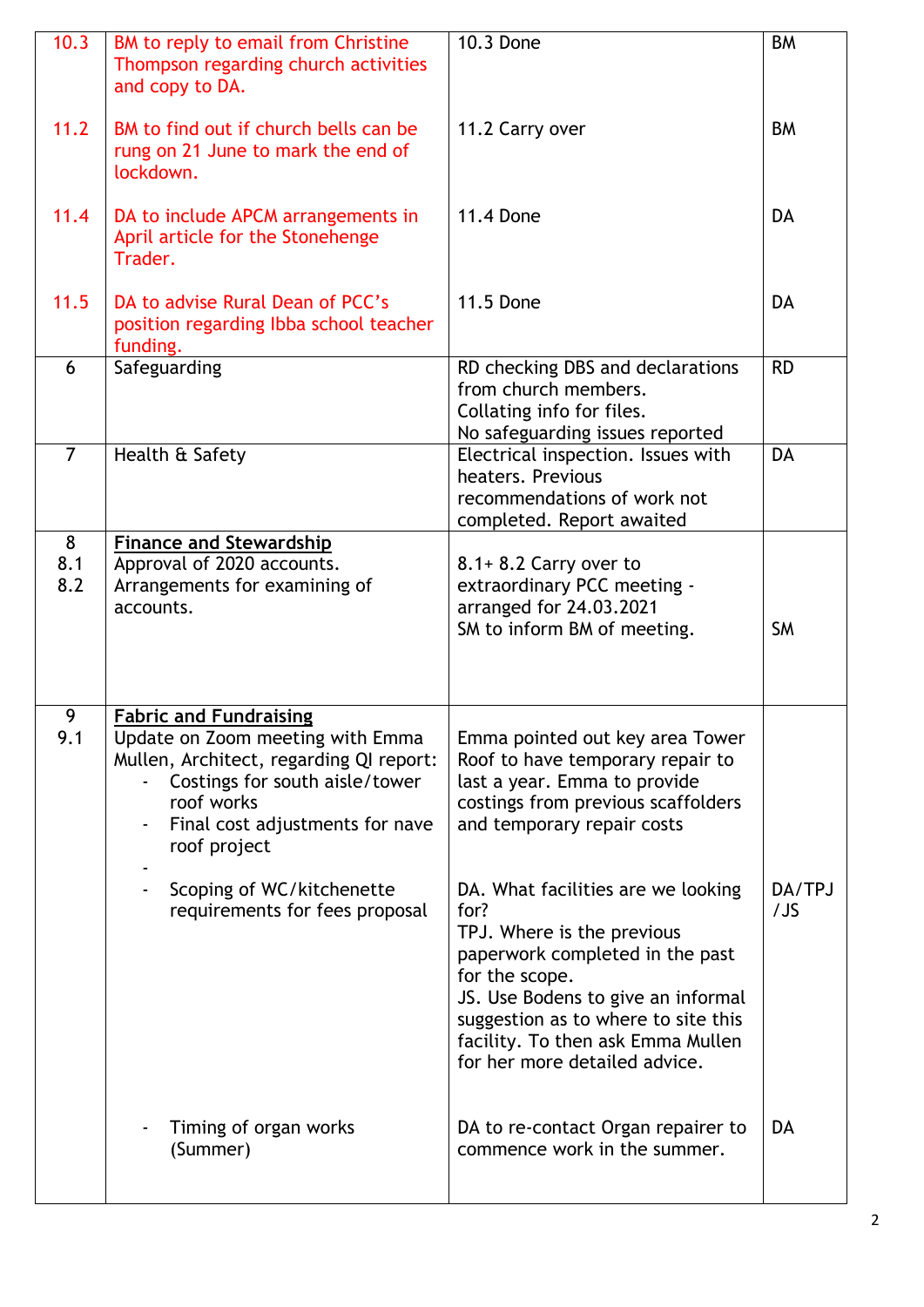| 10 <sup>°</sup> | <b>Mission and Outreach</b>           | Ongoing discussions. Some PCC                                                                                                                                                                                          |                      |
|-----------------|---------------------------------------|------------------------------------------------------------------------------------------------------------------------------------------------------------------------------------------------------------------------|----------------------|
| 10.1<br>10.2    | Church reopening for (some) services. | members strongly recommended<br>waiting until after the APCM.<br>DA suggested 8am and 10am for<br>Easter day if supported by BM. JL<br>volunteered to help marshall and<br>clean. Will be further discussed by<br>PCC. | <b>PCC</b>           |
|                 | APCM arrangements:<br>Date            | Zoom in lieu of meeting in person<br>21.04.2021 7PM                                                                                                                                                                    |                      |
|                 | Publicity                             | Pew sheet/Facebook<br>flag/Website/Trader/Posters-<br>church notice board.                                                                                                                                             | RD/DA                |
|                 | <b>Nominations</b><br>Reports         | Reports/nominations to be in by<br>Monday 12.04.2021                                                                                                                                                                   | <b>DA</b>            |
|                 | Zoom invitations                      | Requests to DA                                                                                                                                                                                                         |                      |
|                 | <b>AOB</b>                            | 1. TPJ-Are PCC minutes published<br>monthly?<br>DA Yes. RD to put read only PDF's                                                                                                                                      | DA/RD                |
|                 |                                       | of signed minutes onto website.<br>DA to write blog in reference to<br>the Wyndham Hall updates                                                                                                                        | <b>DA</b>            |
|                 |                                       | 2. Insurance flagged outstanding<br>Issues at WH. For discussion with<br>BM.                                                                                                                                           | <b>DA</b>            |
|                 |                                       | 3. DA/JS both contacted by David<br>Felgate ref. Piano. David paying<br>for storage. Can now be returned<br>to church. Stopping storage fees.                                                                          | DA                   |
|                 |                                       | 4. RD. Possibility of gardening<br>groups using Church land.<br>Debatable. RD to check with BM                                                                                                                         | <b>RD</b>            |
|                 |                                       | 5. Critical email from Anne Bush<br>ref church being closed. Email sent<br>via the Council. Putting query into<br>public domain.<br>DA phoned AB to discuss.<br>DA to send email response to AB on<br>behalf of PCC    | PCC/DA<br><b>PCC</b> |
|                 |                                       | 6. Wyndham Hall. Myddelton and<br>Major have quoted for both sale<br>price (approx. $\frac{1}{4}$ million and<br>above)                                                                                                |                      |